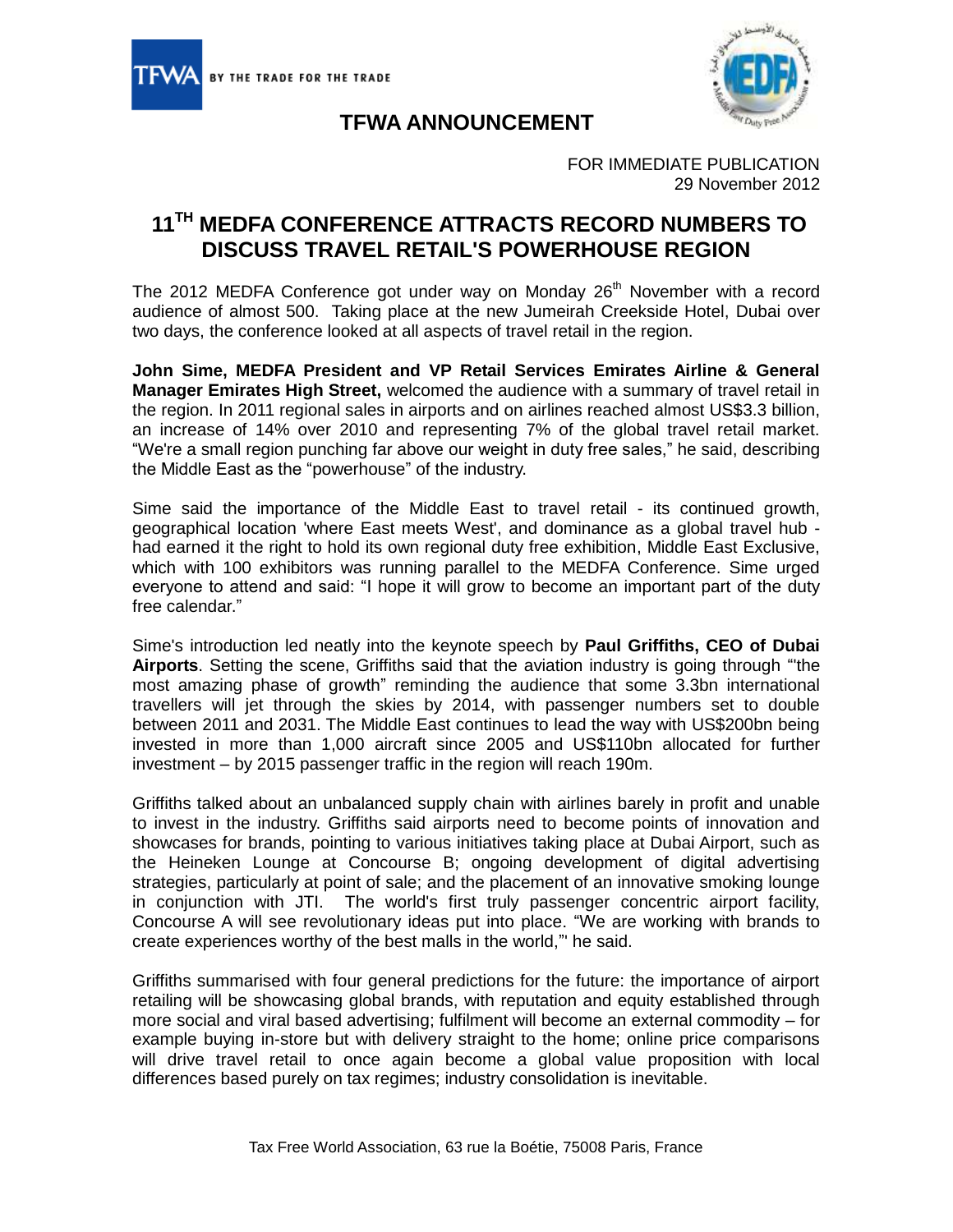Giving an overview of the economic situation in the region, **Dr Costas Verginis, director Consulting Real Estate & Hospitality, Deloitte & Touche** underlined the importance of travel and tourism to the economy in MENA countries, representing almost 8% of GDP overall and expected to account for US\$300bn by 2022. With arrivals in MENA set to increase, particularly from China and India, Verginis said to secure continued growth visitors had to be given more reasons to visit – such as Mohammed Bin City. The industry had to continue to innovate but, he warned, keep an eye of what is happening in the east, particularly Singapore.

While airport retail development in the Middle East is now very sophisticated, the same cannot be said for Africa – although this is changing, slowly. A panel of three experienced operators summarised their dealings in Africa: **Erik Van der Veen, Regional Commercial Director Dufry; David Brenner, CEO Tiger's Eye Division, Tourvest; Paul Topping, Independent Director, Flemingo.**

All were convinced of the potential in Africa, but business here can be difficult. Topping cited problems such as the stability of countries, rising wage costs, the difficulty of getting quality staff, ever-changing laws and government policy, corruption/security issues, extreme poverty, logistical nightmares, reducing air traffic and the ongoing problem of HIV in some regions. "There are a lot of obstacles to growth," he said. "Don't come to Africa unless you are bold."

But retailers like Flemingo and Dufry are bold, between them operating 96 retail shops in Africa (including airport, downtown and military/UN). Van der Veen gave a summary of Dufry's activity in Tunisia, Morocco, Egypt and Algeria – all with large scale tourism potential. Van der Veen said that the operating model in Africa was not different to anywhere else – success being dependent on understanding the passenger's needs with product offers and activities tailored to expectations.

Topping agreed, comparing Africa with India ten years ago. With a growing middle class, passenger growth expectations of around 7.5%, growing GDP and numerous small airports receiving international status, Flemingo is committed to targeting retail opportunity in this region. One area of focus was the introduction of more local products to shops to create a better sense of place within the retail environment.

This is certainly where Tourvest's Tiger's Eye Division has succeeded in South Africa, where its destination retail shops in Jo'burg and Cape Town have shown growth of 14.1% over the past year compared to 7.3% in general. "It addresses customer boredom, provides prime gifting items, is less price sensitive, offers a wider range of products, covers both ends of the price spectrum, and is not fashion-orientated," said David Brenner.

There followed an update on developments at Sharjah Airport, where **Director Commercial Sharjah Airport Authority Donald de Souza** reported on the continuing growth of business as new markets, trade links and the gradual elimination of international constraints are driving the development of air transport in the country. Low cost carriers have fuelled growth with Air Arabia now possessing 31 aircraft and conducting some 308 flights weekly with 81 destinations around the Middle East, North Africa, Europe and Asia.

Two presentations by **Dr Peter Mohn of m1nd-set** and **Cyrille Fabre, partner Bain & Co Dubai** made it crystal clear that retailers cannot treat all shoppers the same. There is an absolute need to segment each shopper into a category – and cater for them accordingly.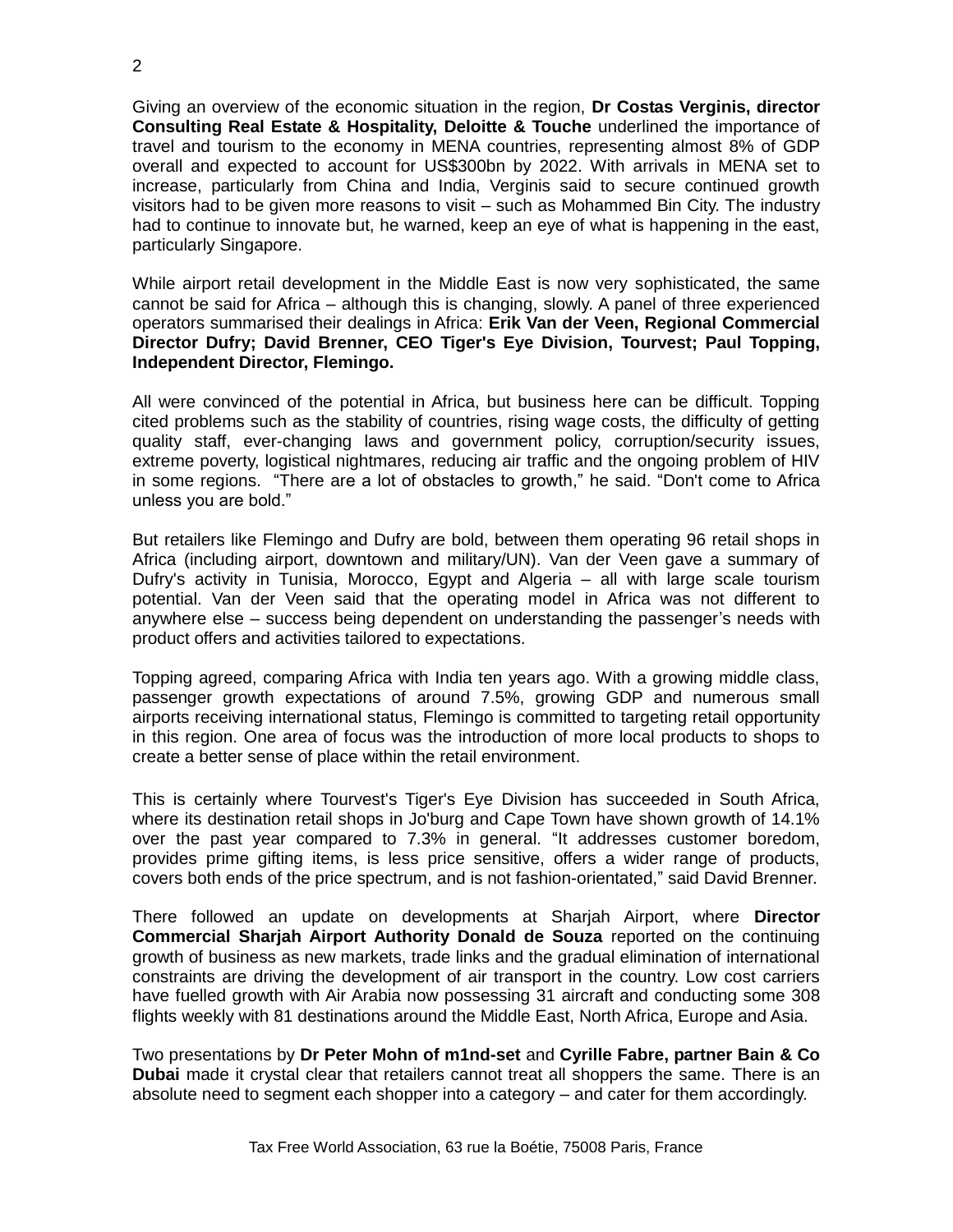m1nd-set surveyed over 1,000 passengers at the departure gate at Dubai, Doha and Bahrain airports to compare the reasons for shopping – or not. Of those who had bought, the prime reasons were that they had visited the shops to see interesting promotions (57%), to kill time (50%), for a planned purchase (26%), to buy on behalf of someone (22%) or for gifts (20%). Perhaps more relevant is why people did not buy – price and lack of variety being the most frequently cited reason. The following options, however, could turn non-shoppers into shoppers: guaranteed prices 20% below downtown (38%), more variety (34%), more interesting promotions (33%), more product within each category (20%), more gifting choices (19%), better atmosphere (16%), better service (15%).

But Mohn's research goes deeper with a cross-category segmentation study revealing 14 different types of shopper globally. Within the Middle East, the top three segments are the Low Budget Shopper, Executive Pre-Planner and Inspiration Seeker – which he was quick to point out were not the same top three segments as, for example, China or Brazil. Mohn explained the different features of each segment and made suggestions of how retail shops could adapt to meet their individual needs and expectations in terms of product offer and type, promotional activity, product mix etc.

Faber's research was focussed on luxury goods – a market which has seen double digit growth for the third year running and is now worth some 200bn Euros. Europe still counts for the bulk of sales, followed by the US, but Asia and China are hot on their heels and are certainly the engines of growth currently. The Middle East, however, would come in  $10<sup>th</sup>$  if it was counted as a single entity.

Faber said that retailers in the Middle East had to adopt a customer-led approach rather than a brand-driven business. The assortment now has to be tailored to the passenger and again various segments had been identified in terms of shopper ranging from the classic spender to the fashionista, to the bargain-hunter to the budget-focussed shopper. Each was looking for a different offer and it is down to the retailer to learn to recognise and respond to each of these profiles.

Communicating to the passenger is crucial – pre, post and during travel. Under the theme '360 degree communication', **Anne Kavanagh of Kavanagh Communications, Robert Thorpe, Managing Director DC Activ** and **David Judge, Executive Creative Director Start JudgeGill** gave delegates a reminder of just how important a role social media plays in today's world – and how travel retail should be using it to its advantage; the retail technological advances which can improve shopper penetration, conversion and spend; and a view of travel retail shopping in the future.

Thorpe's examples included store retail design and layout, brand fixtures and displays, category activations and retail theatre. His message was clear. There has been a paradigm shift in retail driven by technology and the High Street "is dead". But there is still a great opportunity for travel retail. Retailers had to realise that the connected customer can now purchase pretty much any item across many channels and they have to adapt their business model to take this into account. Retail now revolves around the consumer and personal data will drive the shopping experience towards personal service based on the shopper's exact preferences. The airport retail offer needs to be based on the physical shopping experience. It must be more exciting and engaging on the sensory level. It has to offer what online cannot – sampling, tasting, touching, trying, blended with education, entertainment and information.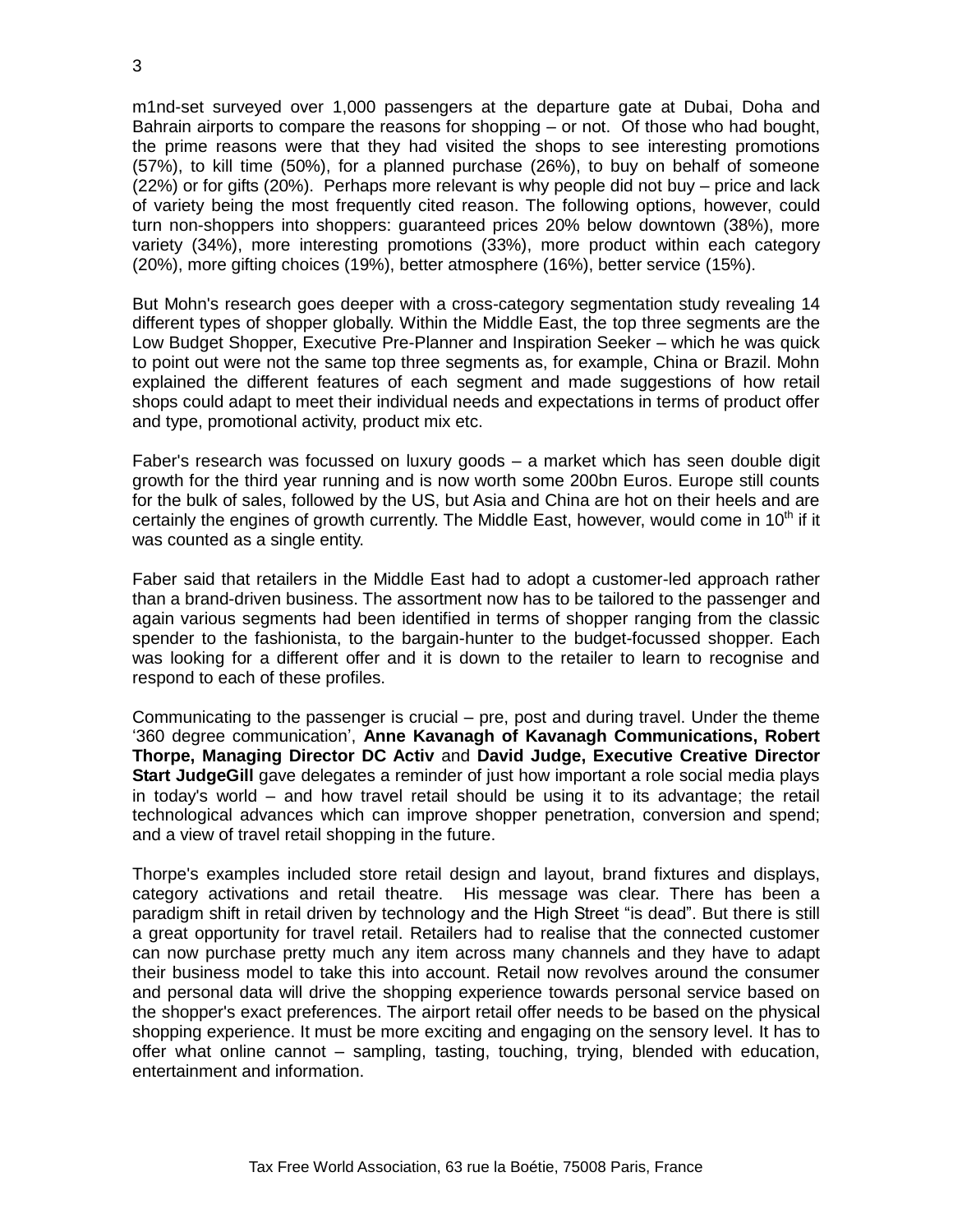Judge put these examples into solid reality describing the Adidas virtual footwear wall which had been developed in 2010 because of the numbers of customers who left without purchasing because they couldn't get the right size or colour. The virtual wall enables the full range of Adidas footwear to be shown, including limited edition designs, enabling customers to order their perfect pair, or a prototype design to be test-marketed for comment.

Using well-documented material, Kavanagh reminded the audience of the incredible role that social media such as Facebook, Twitter, LinkedIn, etc. play in today's world and how these channels can be used to promote brands (and that includes airports or retailers as brands).

The second morning began with a panel discussion on the inflight sector, bringing together airline, supplier and concessionaires. Asked to define 'Excellence in the Air' – the title of the session - **Keith Hunter, Senior Vice President, Qatar Duty Free and Qatar Airways Inflight Duty Free,** said that it was "consistency and execution of service", offering products that are immediately and always available.

**Scorpio Worldwide Chairman Stuart McGuire** emphasised that 'excellence' would mean different things to different people and very much depends on the type of airline, passenger profile and length of flight. "Everyone is looking for something different. Low cost airlines need to maximise sales – Easyjet for example is selling raffle tickets, duty free, train tickets etc all in a very short time, and do an amazing job. Keith may view excellence of service in terms of offering consistency and maintaining the image of the airline, which might not necessarily mean maximising sales. A customer on Easyjet would not be looking for the same service as on Qatar."

For brands the decision to be onboard can be a matter of image. **Jean-Charles Séité, Vice President Europe, ME and Africa, Estée Lauder** said that decisions to be onboard is down to the ability of the airline to deliver good service – having stock available and crew who have good product knowledge. "If they can't deliver, then we are not onboard."

It is clear that airlines present a great sales opportunity. "It's a totally different business to the airport shop. You have the passengers just sitting there, they are a captive audience. The key is to drive sell out," said **Rami Madi, General Manager of Traveller Limited.** McGuire agreed: "Airlines have a unique opportunity. The customer is onboard in an environment controlled by the airline and that is very attractive to brands. We are contacted all the time by brands who want to be involved in this business but they don't know how to do it. It's a fantastic marketing opportunity."

All agreed that while the introduction of new technologies allowing more pre-order and home or airport delivery that would enable a much wider offer is essential, the real key is the attitude of the crew. Said **Selwyn Grimsley, CEO Tourvest Duty Free**: 'You can do the best job in the world creating a compelling range, putting together the best catalogue in the world, training staff, and ensuring delivery, but at the end of the day, it is down to the crew. Their primary objective is the safety of passengers and not everyone is motivated or equipped to be an effective sales person.

Picking up on the technology discussions of day one, three major brands from the liquor, tobacco and beauty sectors showcased samples of innovation in their respective industries. **David Freeborn, Managing Director, Pernod Ricard Gulf** gave an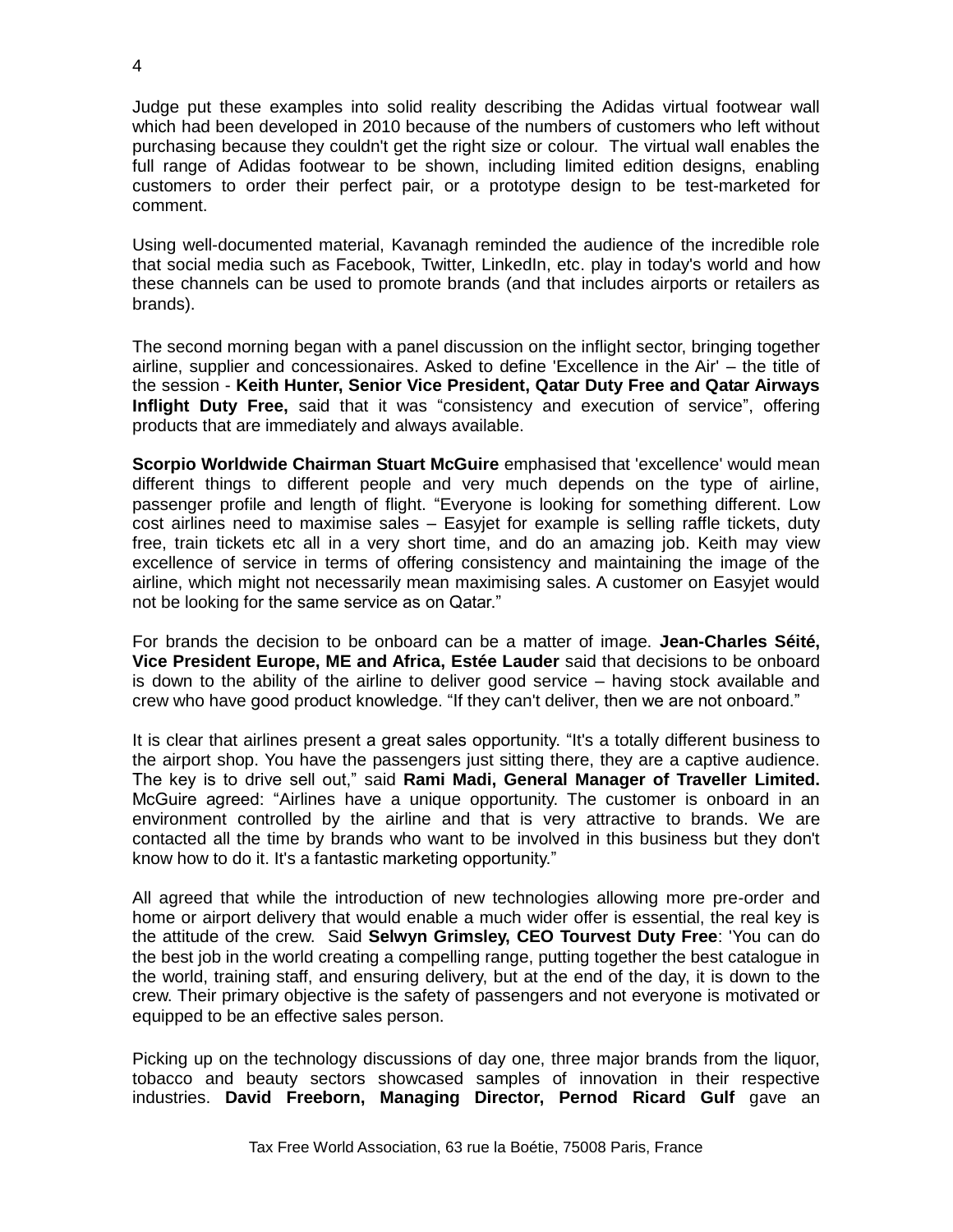entertaining and refreshingly non-partisan presentation that highlighted the good work of rival brands as well as Pernod's own such as Absolut.

**Stefan Dembinski, Director, L'Oréal Luxe Travel Retail Europe and Middle East** agreed with this, pointing to cities rather than countries as being the key to brand marketing as they are now so big. Tokyo, he said, would soon become as big a market for L'Oréal as the UK and, as the main entry point to a city is usually an airport, this channel is vital to business. He used Kiehl as an example of retail experience which offered global consistency, where personal interaction between the consumer, brand and retail consultant was critical.

**David Francis, General Manager Worldwide Duty Free, JTI** focussed on how smoking lounges for core brands Camel, Winston and Mild Seven can act as sales enhancers. There are around 500m smokers travelling through airports and they tend to be high value customers but often don't enter the departure lounge until the last minute if they can't smoke. Smoking lounges placed near retail areas have been shown to dramatically improve sales for both duty free goods and food & beverage products.

Technology, all are agreed, is important....but as **VP Retail Operations, DFS Duty Free Abu Dhabi Glen Morgan** pointed out in a discussion on industry challenges, it cannot totally replace the shopping experience and can be very good or very bad depending on service. "It's about your people developing relationships with customers," he said, "and that has nothing to do with clever marketing or brand image."

**Sean Staunton, VP Operations, Dubai Duty Free** also commented that staff is a main challenge. When Dubai International Airport's Concourse A opens in January, retail space will increase 50% with an additional 9,000 sq m of retail space and the number of cash registers leaping from 355 to 550. 1,500 new staff have been taken on with another 500 in the pipeline. Rising passenger numbers also create operational challenges – congestion has been a problem at Dubai T3, but Concourse A should resolve this.

The conference ended with a fascinating two-part discussion on Chinese and Indian travellers in the Middle East including a perspective on the potential from these nationalities by **Bernard Creed, VP Finance, Dubai Duty Free**.

**Deepak Talwar, Chairman, IDFS Trading** and **Kapil Kaul, CEO South Asia, CAPA** started the session with an overview of the Indian aviation industry.

The three main UAE airports are on course to handle almost 80 million passengers in 2012 with the number of passengers travelling between India and Dubai increasing by 7% in the first quarter of 2012 reaching 1.8m, compared to 1.7m during the same period in 2011, he commented. In fact, said Kaul, Dubai is the largest single international destination ex-India by some margin in terms of international seat capacity.

The average weekly spend of Indians travelling to the Middle East is estimated at US\$ 355.83 million, which means an average annual spend of US\$ 18.5 billion – all good news for retailers in the region, but what do they spend their money on? CAPA has carried out a comprehensive survey of consumer behaviour interviewing 6,000 passengers at 10 of the largest Indian airports.

The conclusion was that prospects for duty free sales to Indian passengers (in India as well as overseas) are very strong: passenger numbers are increasing, the Indian